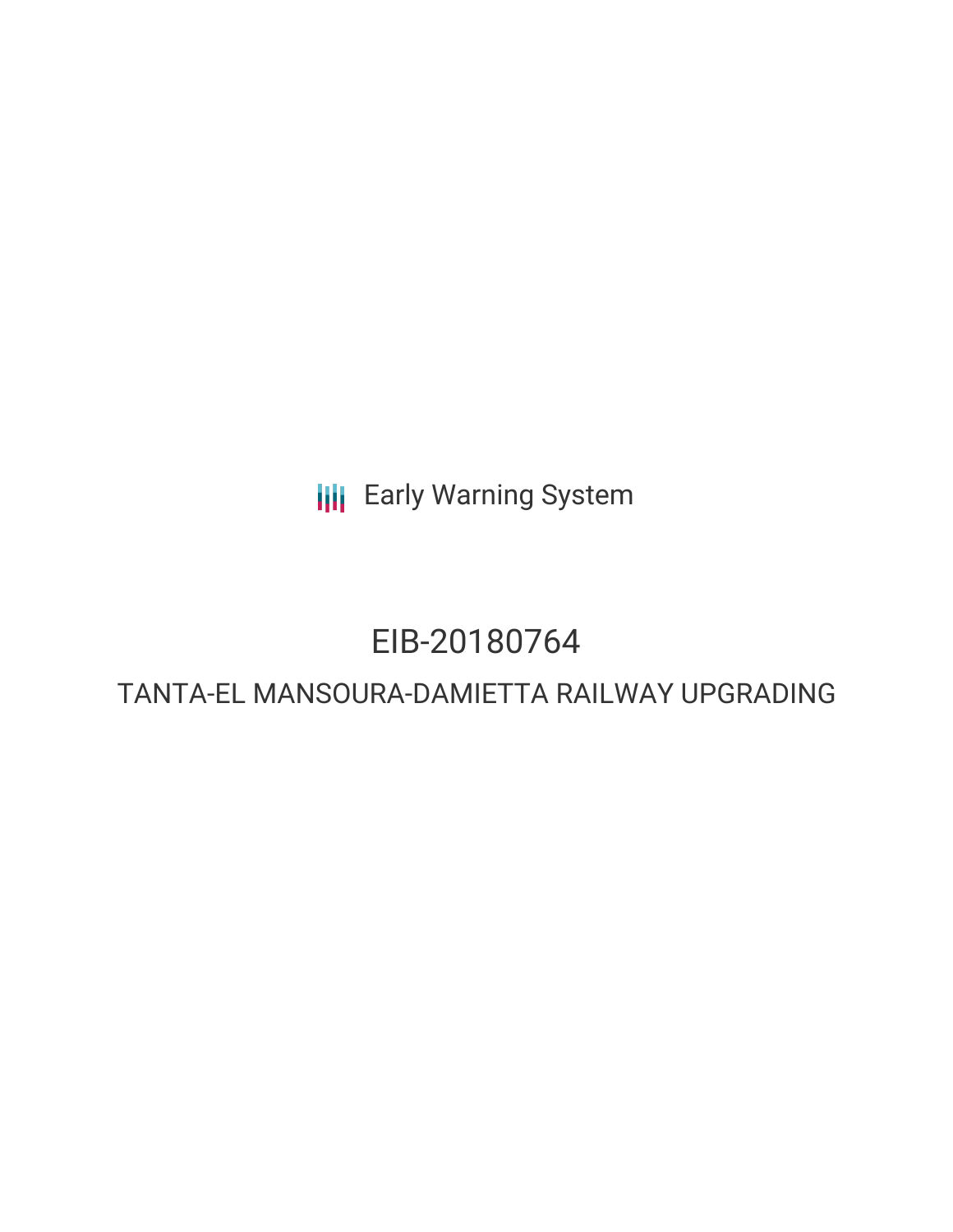

#### **Quick Facts**

| <b>Countries</b>               | Egypt                          |
|--------------------------------|--------------------------------|
| <b>Financial Institutions</b>  | European Investment Bank (EIB) |
| <b>Status</b>                  | Approved                       |
| <b>Bank Risk Rating</b>        | A                              |
| <b>Voting Date</b>             | 2021-11-17                     |
| <b>Borrower</b>                | EGYPTIAN NATIONAL RAILWAY      |
| <b>Sectors</b>                 | Transport                      |
| <b>Investment Type(s)</b>      | Loan                           |
| <b>Investment Amount (USD)</b> | \$328.22 million               |
| <b>Project Cost (USD)</b>      | \$657.57 million               |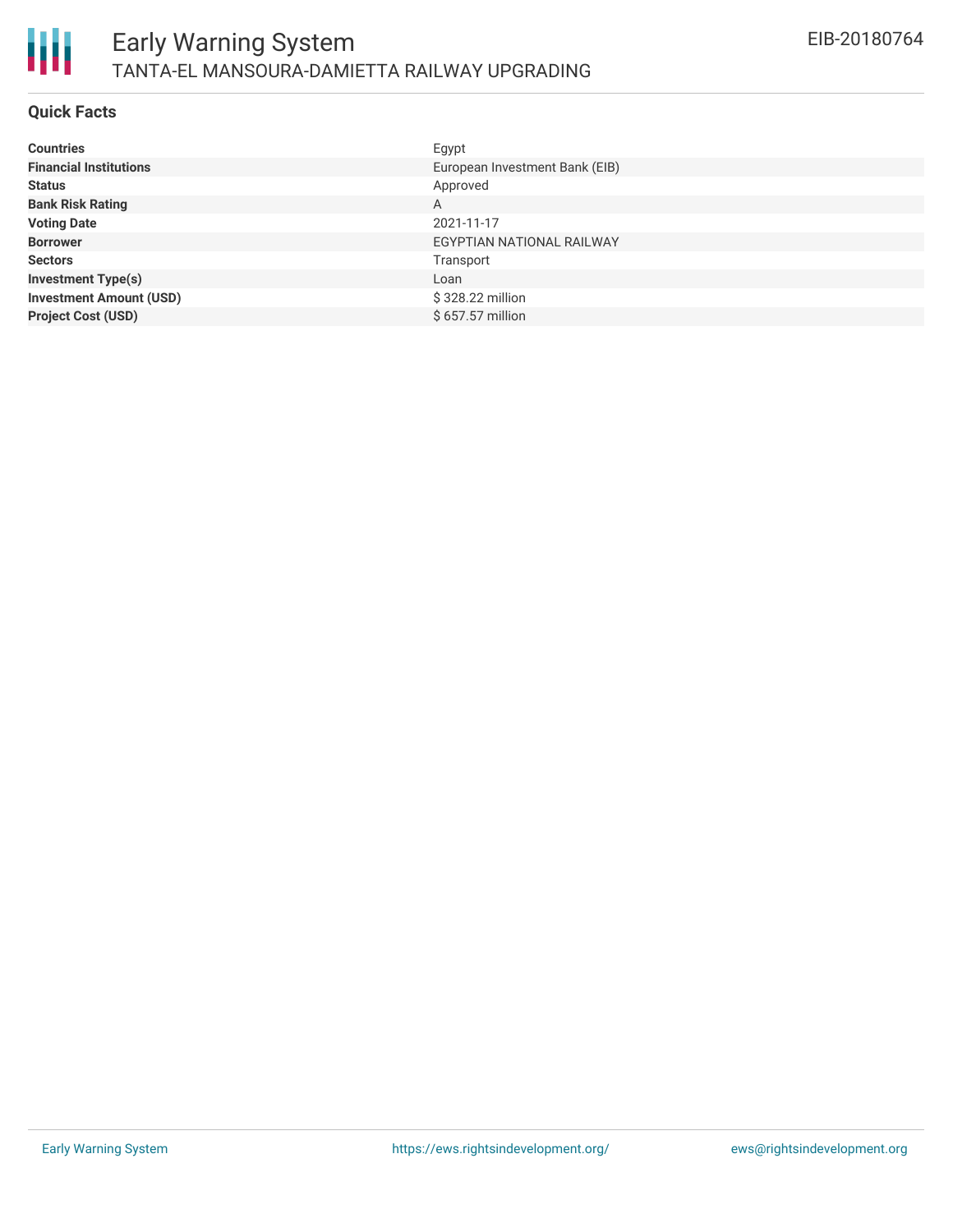

#### **Project Description**

According to bank provided information, the the project will finance the upgrading of the 118 km Tanta-El Mansoura-Damietta railway line, which includes the doubling of the section El Mansoura-Damietta (65 km), the re-signaling of the whole line and possibly ancillary investments in railway stations, a freight yard and a freight link to Damietta port.

The project aims at filling crucial gaps in the Egyptian Railway sector, which has seen prolonged periods of underinvestment leading to fully used capacity. The connection between the Damietta Port, which is one of the most important ports in Egypt for cargo, passing through the El Mansoura area with a high population density to Tanta is a key traffic corridor in the Nile Delta providing the wider Cairo area with transport services.

The railway sector has been identified as a key priority by the Egyptian Authorities under the national investment plan. The EU and Egypt as key partners will cooperate in advancing socio-economic goals set out in Egypt's "Sustainable Development Strategy Vision 2030" with a view to build a stable and prosperous Egypt.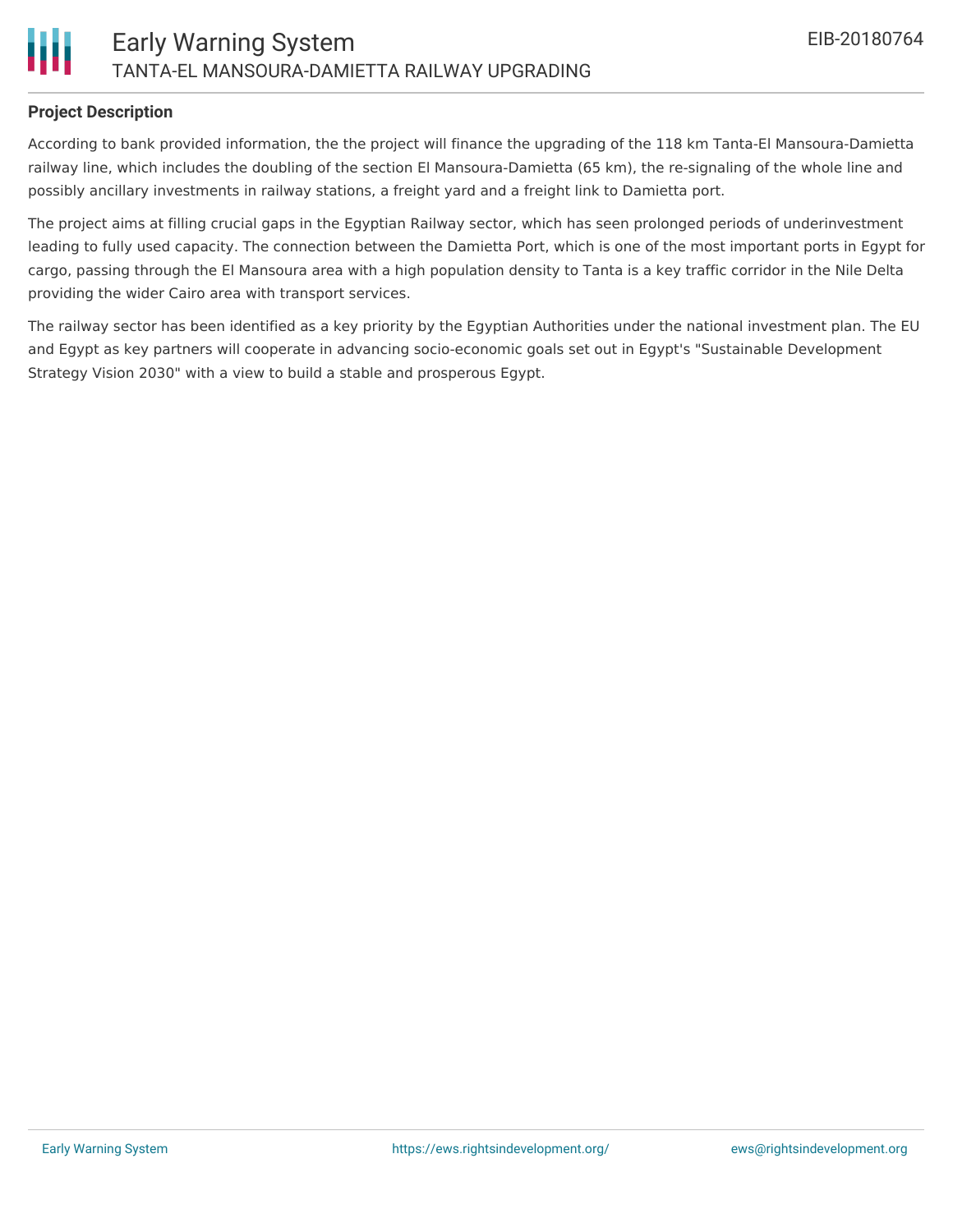

#### **Investment Description**

European Investment Bank (EIB)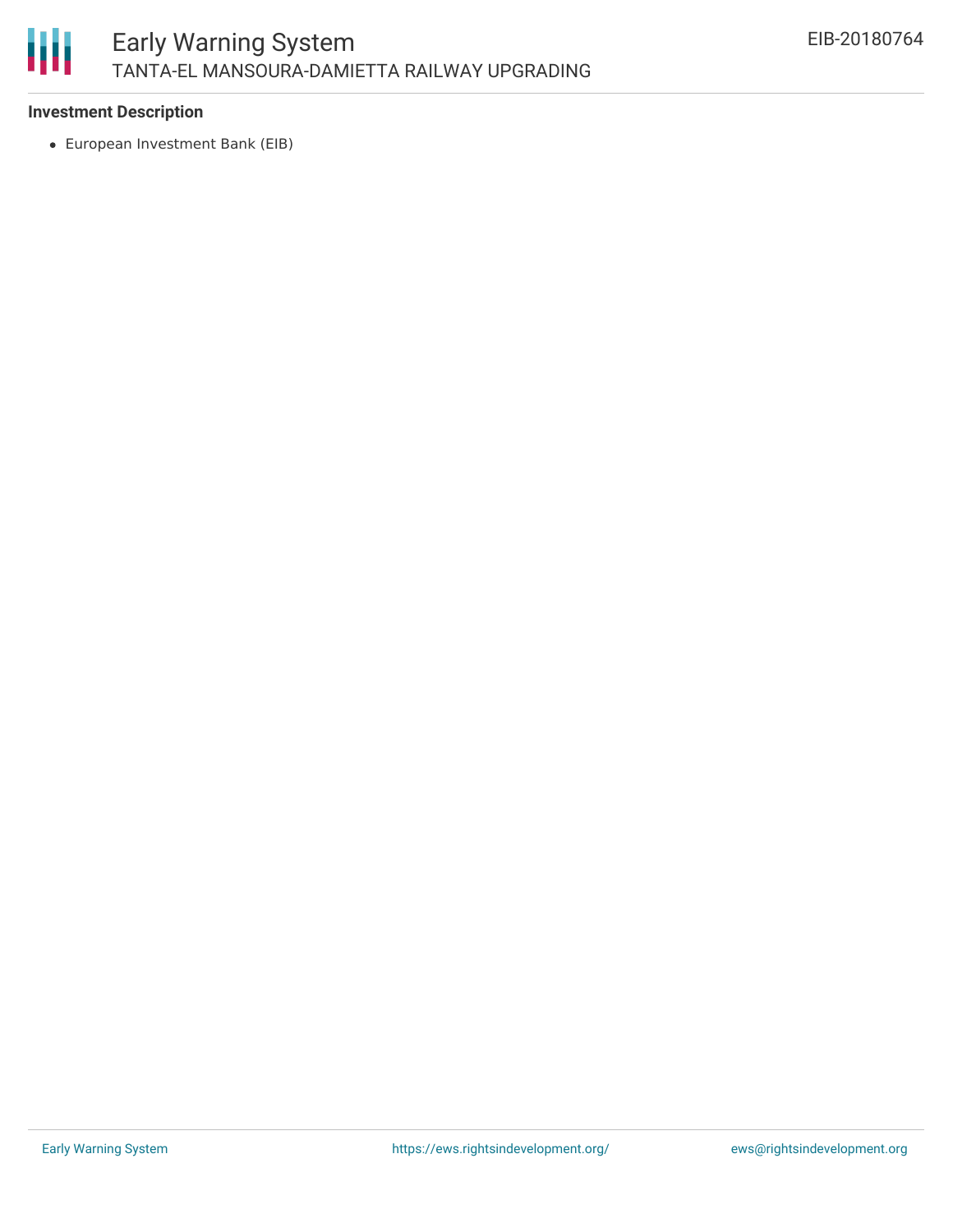#### **Contact Information**

\*Contact information not provided at the time of disclosure\*

#### **ACCESS TO INFORMATION**

You can submit an information request for project information at: [https://www.eib.org/en/infocentre/registers/request](https://www.eib.org/en/infocentre/registers/request-form/request-form-default.htm)form/request-form-default.htm

#### **ACCOUNTABILITY MECHANISM OF EIB**

The EIB Complaints Mechanism is designed to facilitate and handle complaints against the EIB by individuals, organizations or corporations affected by EIB activities. When exercising the right to lodge a complaint against the EIB, any member of the public has access to a two-tier procedure, one internal - the Complaints Mechanism Office - and one external - the European Ombudsman. A complaint can be lodged via a written communication addressed to the Secretary General of the EIB, via email to the dedicated email address: complaints@eib.org, by completing the online complaint form available at the following address: http://www.eib.org/complaints/form via fax or delivered directly to the EIB Complaints Mechanism Division, any EIB local representation office or any EIB staff. For further details, check:

[http://www.eib.org/attachments/strategies/complaints\\_mechanism\\_policy\\_en.pdf](http://www.eib.org/attachments/strategies/complaints_mechanism_policy_en.pdf)

When dissatisfied with a complaint to the EIB Complaints Mechanism, citizens can then turn towards the European Ombudsman. A memorandum of Understanding has been signed between the EIB and the European Ombudsman establishes that citizens (even outside of the EU if the Ombudsman finds their complaint justified) can turn towards the Ombudsman on issues related to 'maladministration' by the EIB. Note that before going to the Ombudsman, an attempt must be made to resolve the case by contacting the EIB. In addition, the complaint must be made within two years of the date when the facts on which your complaint is based became known to you. You can write to the Ombudsman in any of the languages of the European Union. Additional details, including filing requirements and complaint forms, are available at: <http://www.ombudsman.europa.eu/atyourservice/interactiveguide.faces>